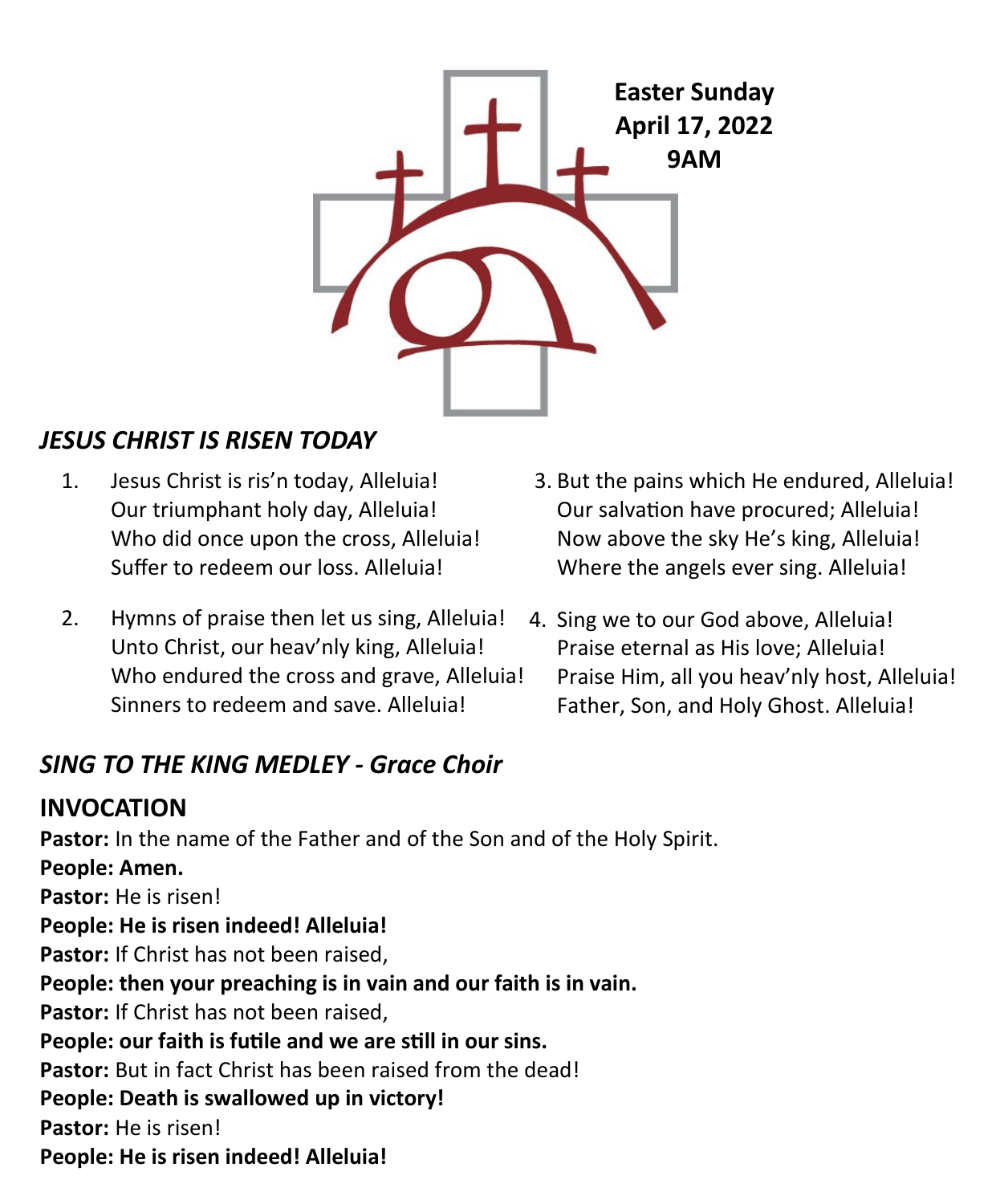## **CONFESSION OF FAITH Apostles' Creed**

**I believe in God, the Father Almighty, maker of heaven and earth. And in Jesus Christ, His Only Son, our Lord; who was conceived by the Holy Spirit born of the Virgin Mary; suffered under Pontius Pilate, was crucified, died and was buried; He descended into hell; the third day He rose again from the dead; He ascended into heaven and sits on the right hand of God the Father Almighty, from thence He shall come to judge the living, and the dead. I believe in the Holy Spirit; the holy Christian Church, the communion of saints; the forgiveness of sins; the resurrection of the body; and the life everlasting. Amen.**

# *THIS I BELIEVE (THE CREED)*

Our Father everlasting The all creating One God Almighty Through Your Holy Spirit Conceiving Christ the Son Jesus our Saviour

*Chorus1:I believe in God our Father I believe in Christ the Son I believe in the Holy Spirit Our God is three in One I believe in the resurrection That we will rise again For I believe in the Name of Jesus*

Our judge and our defender Suffered and crucified Forgiveness is in You Descended into darkness You rose in glorious life Forever seated high

*(Chorus1)*

*Bridge 2x: I believe in You I believe You rose again I believe that Jesus Christ is Lord (Chorus1)*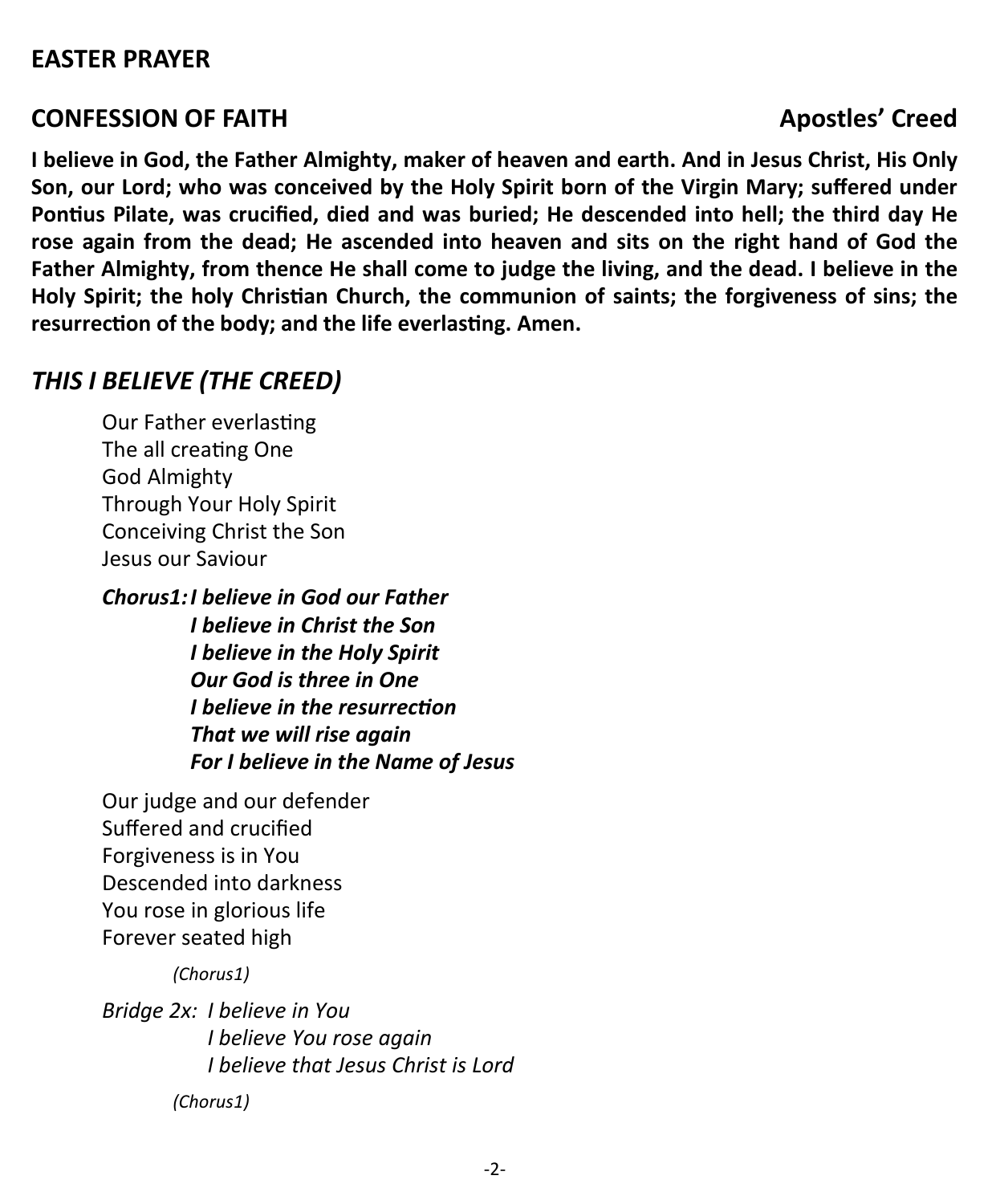*I believe in life eternal I believe in the virgin birth I believe in the saints' communion And in Your holy Church I believe in the resurrection When Jesus comes again For I believe in the Name of Jesus*

*(Chorus1)*

*For I believe in the Name of Jesus Yes, I believe in the Name of Jesus*

#### *KING OF KINGS*

#### *Chorus: Praise the Father praise the Son Praise the Spirit three in one God of Glory majesty Praise forever to the King of kings*

In the darkness we were waiting Without hope without light Till from Heaven You came running There was mercy in Your eyes To fulfil the law and prophets To a virgin came the Word From a throne of endless glory To a cradle in the dirt *(Chorus)*

To reveal the kingdom coming And to reconcile the lost To redeem the whole creation You did not despise the cross For even in Your suffering You saw to the other side Knowing this was our salvation Jesus for our sake You died *(Chorus)*

And the morning that You rose All of heaven held its breath Till that stone was moved for good For the Lamb had conquered death And the dead rose from their tombs And the angels stood in awe For the souls of all who'd come To the Father are restored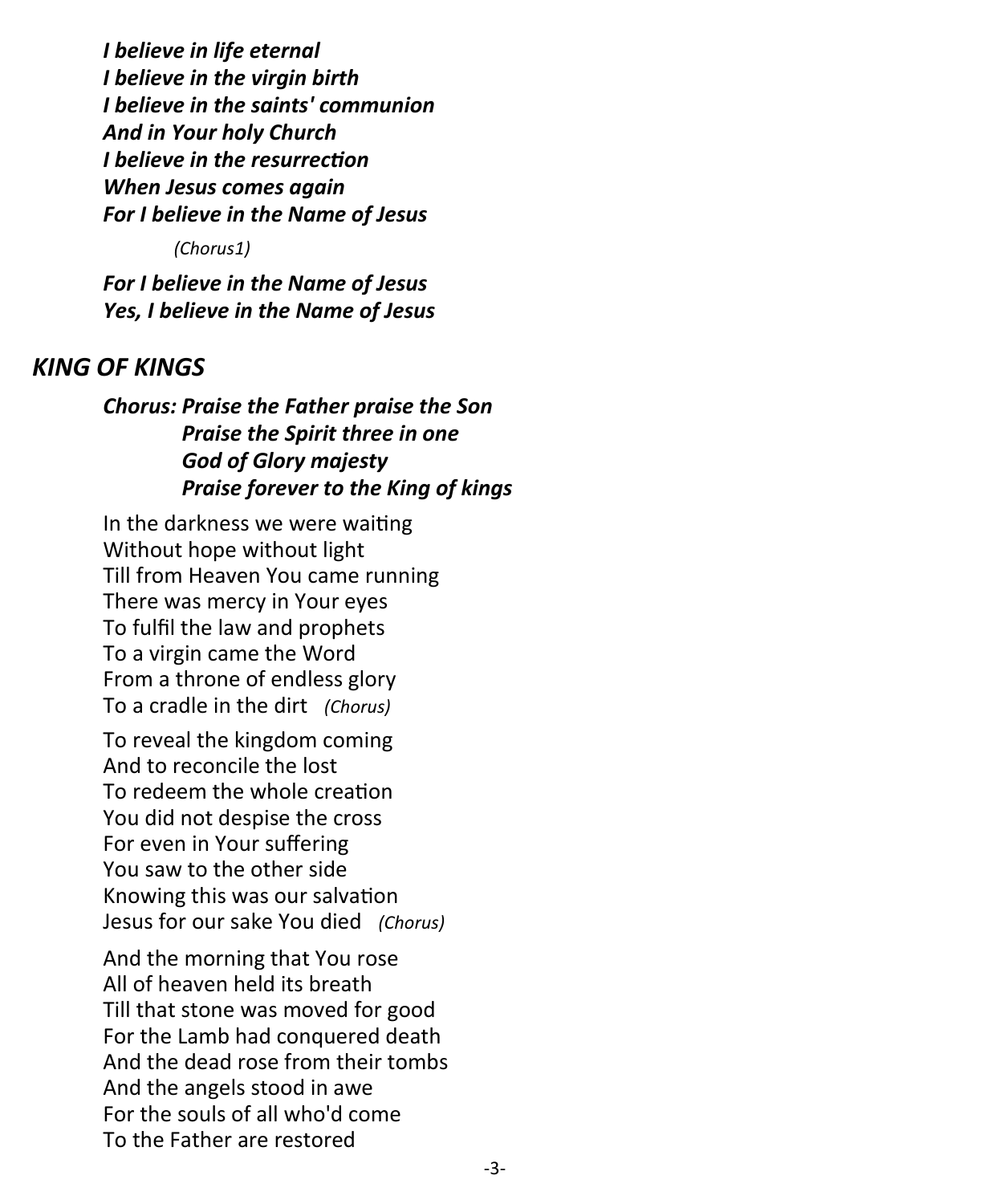And the Church of Christ was born Then the Spirit lit the flame Now this Gospel truth of old Shall not kneel shall not faint By His blood and in His Name In His freedom I am free For the love of Jesus Christ Who has resurrected me *(Chorus)*

Praise forever to the King of kings

# **Holy Gospel Reading Luke 23:50-24:12**

**Pastor:** The Holy Gospel according to St. Luke, the 23rd and 24th chapters. **People: Glory to You, O Lord.**

<sup>50</sup>Now there was a man named Joseph, from the Jewish town of Arimathea. He was a member of the council, a good and righteous man, <sup>51</sup>who had not consented to their decision and action; and he was looking for the kingdom of God.  $52$ This man went to Pilate and asked for the body of Jesus. <sup>53</sup>Then he took it down and wrapped it in a linen shroud and laid him in a tomb cut in stone, where no one had ever yet been laid.  $54$ It was the day of Preparation, and the Sabbath was beginning. <sup>55</sup>The women who had come with him from Galilee followed and saw the tomb and how his body was laid. <sup>56</sup> Then they returned and prepared spices and ointments.

 $24:1$ But on the first day of the week, at early dawn, they went to the tomb, taking the spices they had prepared. <sup>2</sup>And they found the stone rolled away from the tomb, <sup>3</sup>but when they went in they did not find the body of the Lord Jesus. <sup>4</sup>While they were perplexed about this, behold, two men stood by them in dazzling apparel. <sup>5</sup>And as they were frightened and bowed their faces to the ground, the men said to them, "Why do you seek the living among the dead? <sup>6</sup>He is not here, but has risen. Remember how he told you, while he was still in Galilee, <sup>7</sup>that the Son of Man must be delivered into the hands of sinful men and be crucified and on the third day rise." <sup>8</sup>And they remembered his words, <sup>9</sup>and returning from the tomb they told all these things to the eleven and to all the rest.  $^{10}$ Now it was Mary Magdalene and Joanna and Mary the mother of James and the other women with them who told these things to the apostles.  $^{11}$ but these words seemed to them an idle tale, and they did not believe them.  $^{12}$ But Peter rose and ran to the tomb; stooping and looking in, he saw the linen cloths by themselves; and he went home marveling at what had happened.

Pastor: This is the Gospel of the Lord. **People: Praise to You, O Christ. Pastor:** He is risen! **People: He is risen indeed! Alleluia!**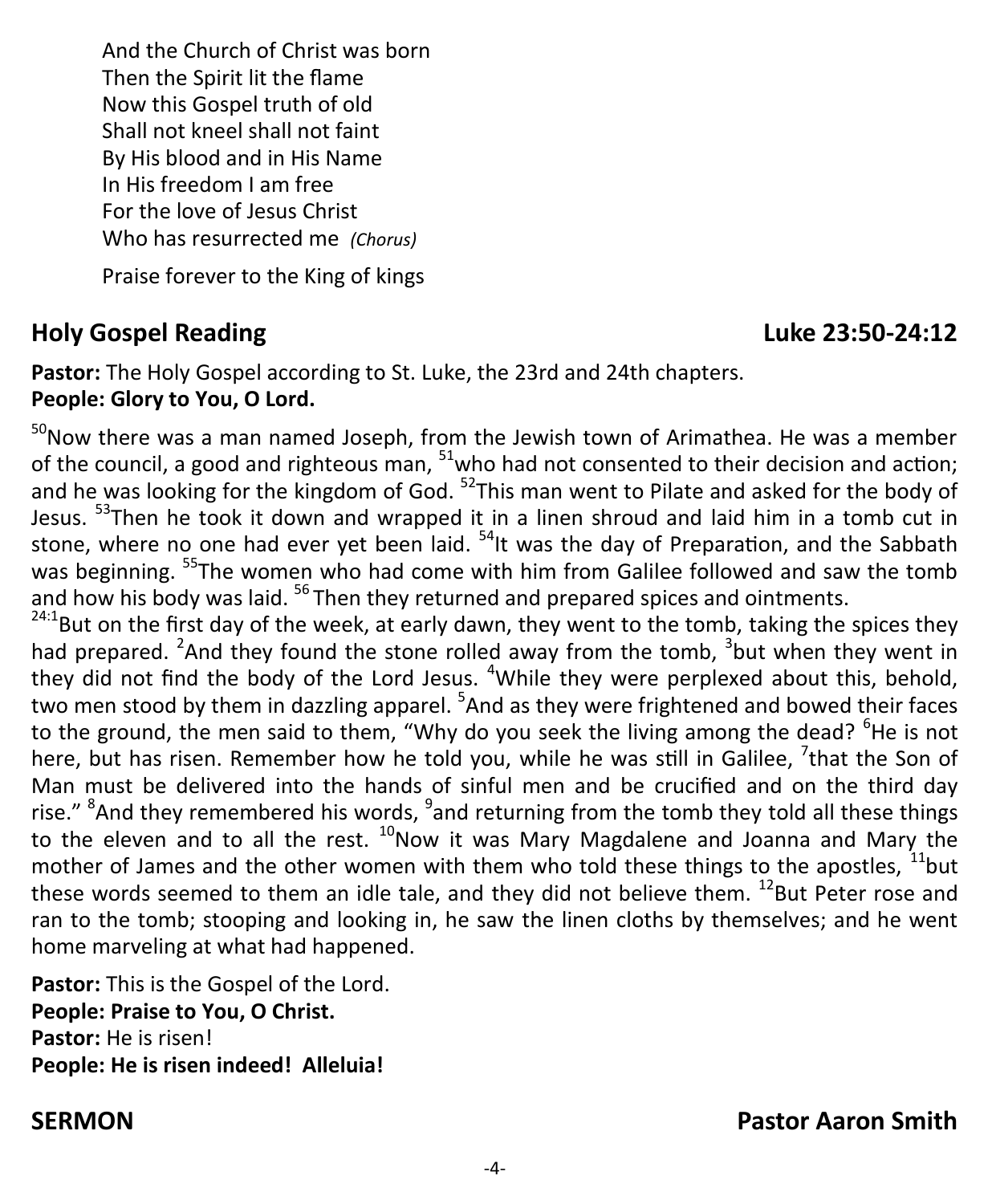### *BY HIS WOUNDS*

*Chorus 2x: He was pierced for our transgressions He was crushed for our sins The punishment that brought us peace was upon Him And by His wounds by His wounds We are healed*

We are healed by Your sacrifice In the life that You gave We are healed for You paid the price By Your grace we are saved We are saved *(Chorus)*

We are healed by Your sacrifice In the life that You gave We are healed for You paid the price By Your grace we are saved We are saved *(Chorus)*

*By His wounds by His wounds What can wash away my sins Nothing but the blood of Jesus*

# **COMMUNION PRAYERS AND LORD'S PRAYER**

**Pastor:** Our Triune God, we are here gathered to hear the good news of the resurrection of Jesus, the Son of God, from the dead. His resurrection was necessary because of His death on Good Friday. His death on Good Friday was necessary because of our sin against our Creator and Your commitment to ensure our sins were paid for so we would not receive the just punishment for our sin. We bow our hearts in prayer this Easter morning. We confess our sin to You. We repent in sincerity and in faith. We believe that the death of Jesus was in our place. We trust that His resurrection declares us forgiven. Lord in Your mercy,

#### **People: hear our prayer.**

Pastor: Heavenly Father, You so loved the world that You sent Your only Son that whoever believes in Him shall not perish but have eternal life. Jesus, we believe that You are the Son of God, who suffered, died, was buried, and raised to life on Easter morning. Jesus, You appeared to Your disciples and will return on the Last Day to gather Your people. You are our Lord and Savior. Lord in Your mercy,

#### **People: hear our prayer.**

**Pastor:** Merciful Lord, by grace through faith You have called us Your own in Holy Baptism. As You have united us by water and the Word to Jesus, You have also united us to one another. May we manifest that unity in how we speak with one another, how we love one another, how we serve one another, and how we receive communion together. As You have loved us, may we also love one another. Lord in Your mercy,

**People: hear our prayer.**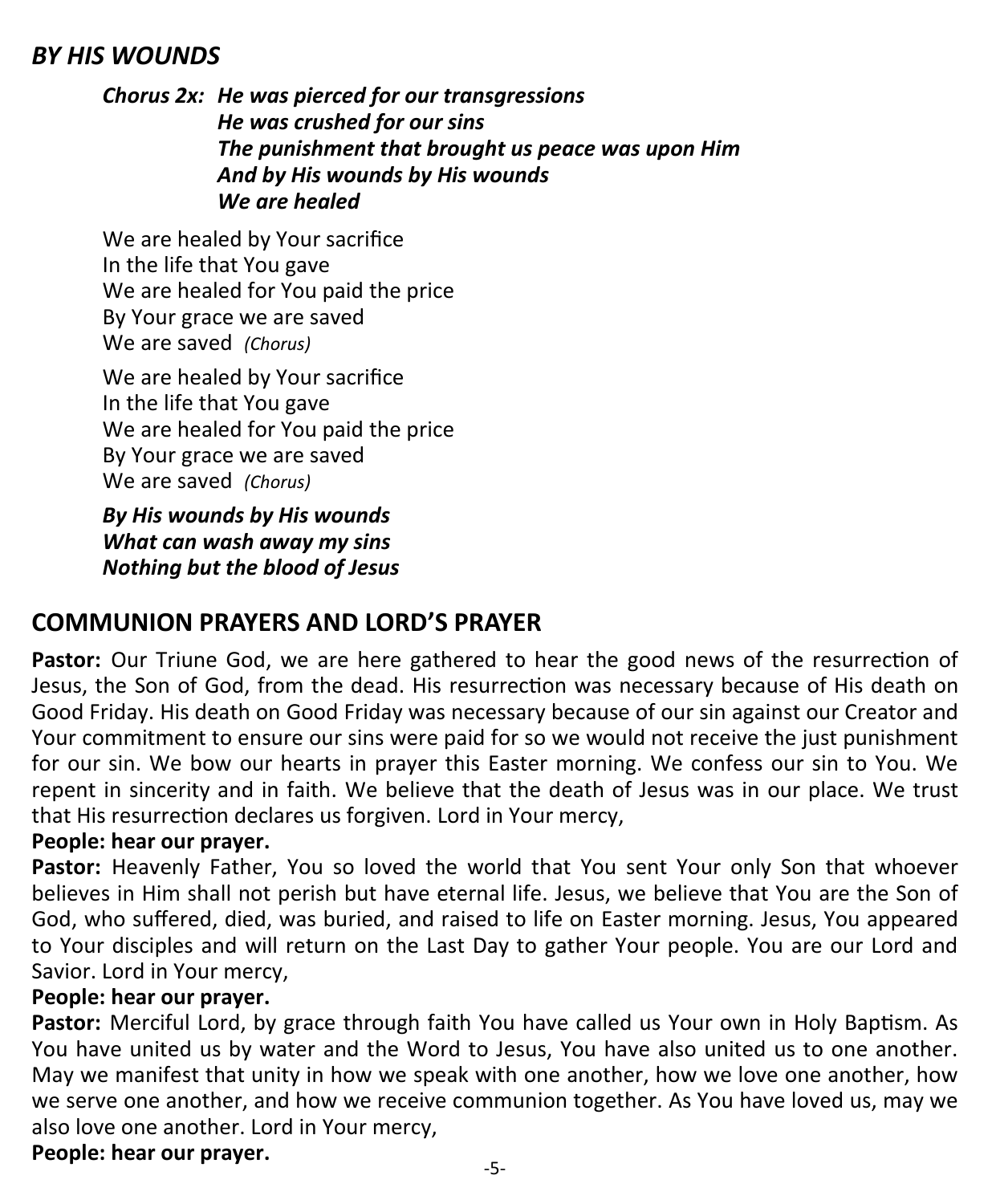**Pastor:** Almighty God, as we come to Your altar this morning, our hearts are prepared to receive the body and blood of Your Son Jesus Christ for the forgiveness of our sins and the strengthening of our faith. Lord Jesus Christ, You come to us in the mysterious and intimate meal because You deep desire is to be with us. May we receive You with both awe and joy in this sacrament. Lord in Your mercy,

#### **People: hear our prayer:**

**Our Father who art in heaven, hallowed by thy name, thy kingdom come, thy will be done on earth as it is in heaven. Give us this day our daily bread; and forgive us our trespasses as we forgive those who trespass against us; and lead us not into temptation, but deliver us from evil. For thine is the kingdom and the power and the glory forever and ever. Amen.**

*Offerings can be placed on a plate near the stairs or the back of the sanctuary.*

*Holy Communion, or the Lord's Supper, is celebrated today. Our Lord cautions us to be discerning before participating in the Supper (1 Cor. 11:28-30). For this reason, we ask all those communing here for the first time to speak with Pastor Aaron prior to communing. The Lord bids the baptized to come united in the following: in repentance for the forgiveness of sins (1 Cor. 11:23-25; Matt. 26:26-28), in confession of who Christ is and what Christ has done (1 Cor. 11:26), in faith and love with our fellow communicants (1 Cor. 11:20-22), and believing that Christ is bodily present in bread and wine (Matt. 26:26-28; 1 Cor. 11:27-29).*

# **COMMUNION DISTRIBUTION**

# *HOW DEEP THE FATHER'S LOVE FOR US*

How deep the Father's love for us How vast beyond all measure That He should give His only Son To make a wretch His treasure How great the pain of searing loss The Father turns His face away As wounds which mar the Chosen One Bring many sons to glory

Behold the Man upon a cross My sin upon His shoulders Ashamed I hear my mocking voice Call out among the scoffers It was my sin that held Him there Until it was accomplished His dying breath has brought me life I know that it is finished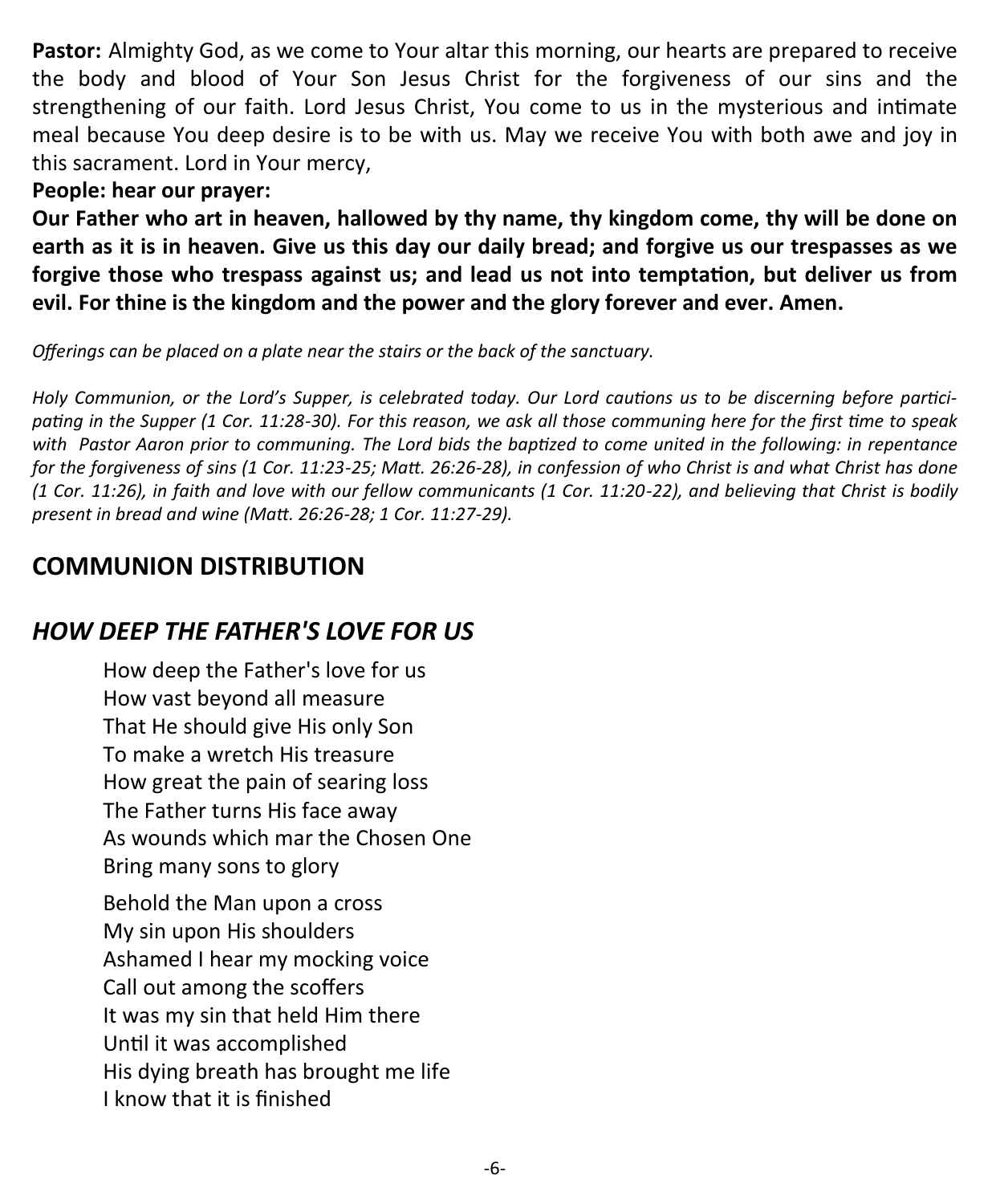I will not boast in anything No gifts no pow'r no wisdom But I will boast in Jesus Christ His death and resurrection Why should I gain from His reward I cannot give an answer But this I know with all my heart His wounds have paid my ransom

### *JESUS MESSIAH*

He became sin who knew no sin That we might become His righteousness He humbled Himself and carried the cross Love so amazing love so amazing

*Chorus: Jesus Messiah Name above all names Blessed Redeemer Emmanuel The Rescue for sinners The Ransom from heaven Jesus Messiah Lord of all*

His body the bread His blood the wine Broken and poured out all for love The whole earth trembled, and the veil was torn Love so amazing love so amazing

*(Chorus)*

*Bridge: All our hope is in You All our hope is in You All the glory to You God The Light of the world*

*(Chorus)*

*Jesus Messiah Lord of all The Lord of all The Lord of all*